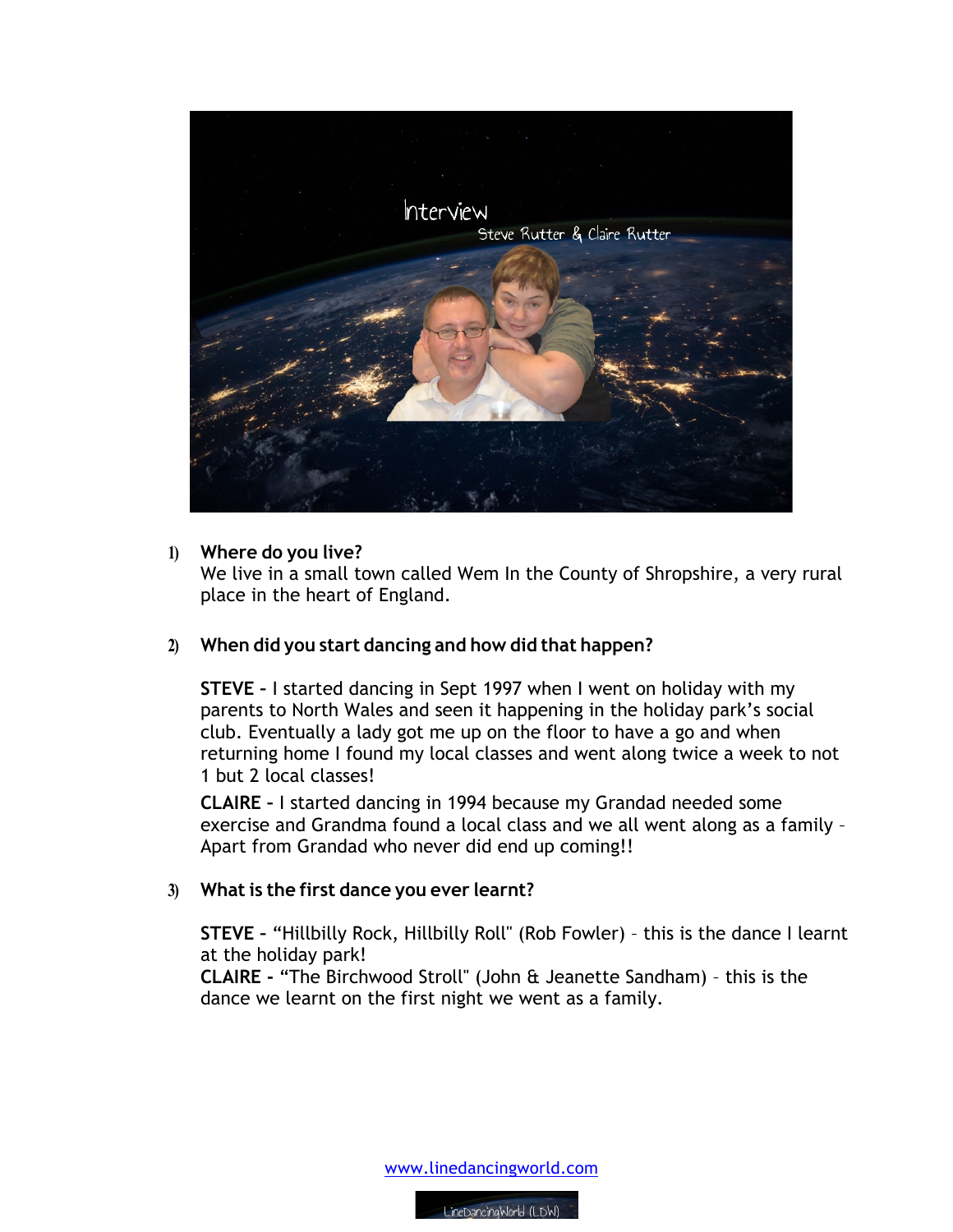# **4) Where is the most unusual place you have ever line danced?**

 **STEVE –** I've danced in many unusual places lol, some not really organized and so I just have when I've heard the music! But we have done a few demonstrations at our local Tesco Supermarket, and have collected money for charity there while we've been doing so!

**CLAIRE –** I danced "Chill Factor" at the 2002 Commonwealth Games Closing Ceremony – held at Etihad Stadium, Manchester.

## **5) Does anyone else inyour familyhave the line dancing bug? If so,who?**

**STEVE –** when I started my parents came for a few weeks but quickly gave up again.

**CLAIRE –** My family all started as I mentioned earlier but these days they have all given up but, our nieces Keira & Sophie both dance and come with us to many events.

## **6) Whatmade you decide to choreograph, andwhatwas your firstdance?**

**STEVE –** I began teaching in 1999 and by 2001 it seemed like something which was a progression and I needed to try…. I choreographed a few before I released any to the public but my first proper one which I released was "Lend Me A Dollar", which was danced to a lovely track named "The Call" by Anne Murray.

**CLAIRE –** I was still a kid at the time and choreographed many dances to modern chart tracks and also did one to the Mortal Kombat theme tune but these were never released as proper dances. As I grew a bit older I continued to choreograph but never released any until I met Steve and we did "Ready For A Miracle" which was choreographed to a Gospel type track by Leann Rimes. Not long after I choreographed "Nothin' About You" on my own and that was danced to a fantastic country track by Trisha Yearwood.

## **7) What does line dance mean to you?**

**STEVE –** Line dancing has got me out of many holes while I've suffered from depression at periods throughout my life. When on the dance floor it's a time to just forget the worries in life and a time to have fun and chat with friends and also make new friends too. It's something which my life has molded around and I teach multiple classes per week as well as DJ at various events so it became my job and my life revolves around it!

**CLAIRE –** Line Dancing was my life and love revolved around it as well just like Steve but as my health has deteriorated over the past few years I find it so much harder to get to classes and events, and even watching is hard because I always want to join in but sometimes can't. However, I do still dance when I am feeling up to it and it still means a lot to me, and it's also where I've met a lot of my lifelong friends.

www.linedancingworld.com